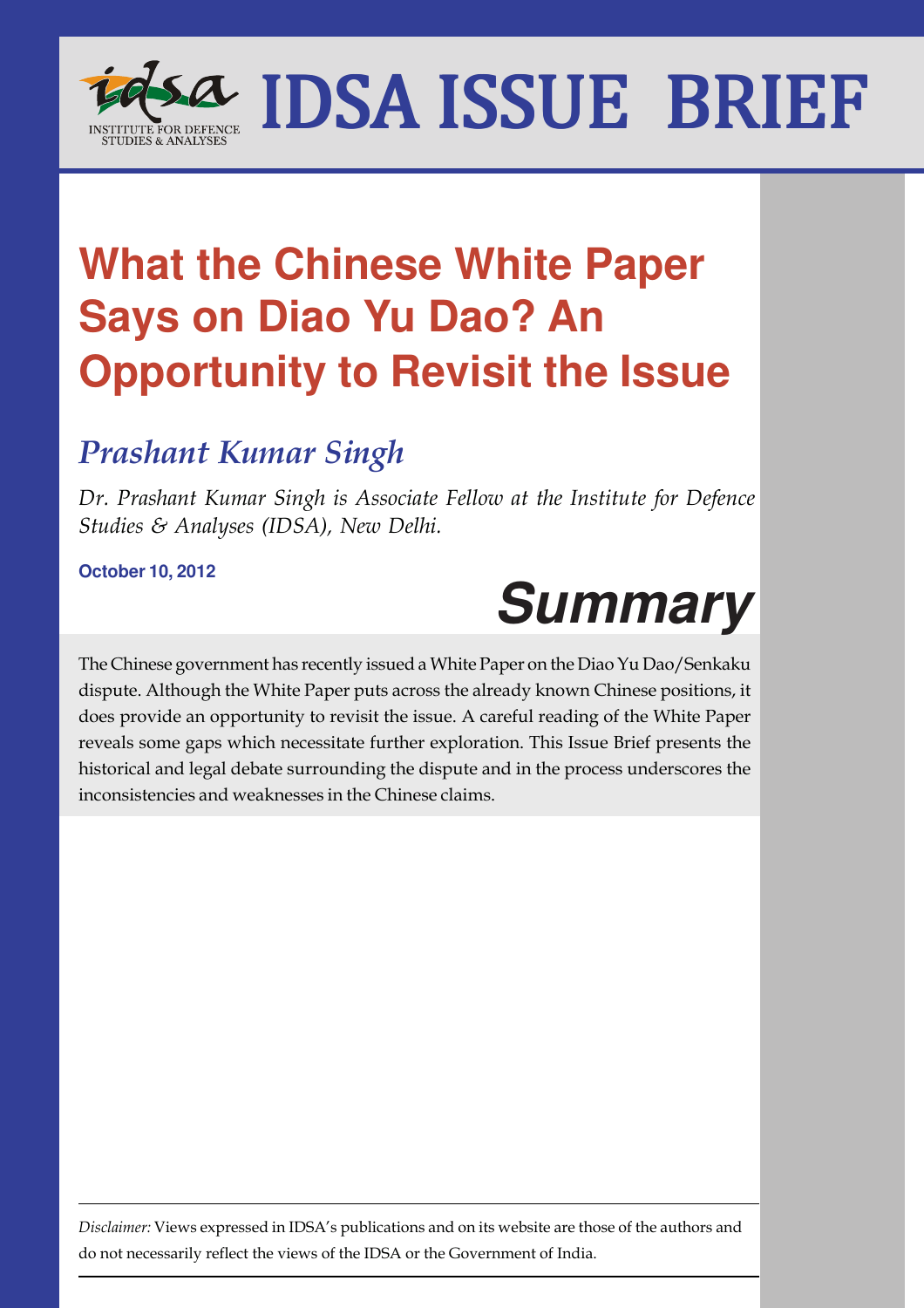e Shimonoseki; and that US and Japanese subterfuges have kept Diao Yu Dao separate from In the wake of the recent controversy over the contested island territory called Senkaku by Japan and Diao Yu Dao by China, the Chinese government released a White Paper on September 25, 2012 explaining its side on the dispute. The White Paper tries to make a case to prove that the Diao Yu islands have been "an inherent territory of China" since time immemorial; that Japan snatched it from China under duress in 1895 under the Treaty of China, although China has been challenging Japan on this issue all along. The White Paper puts forward evidence based on history, historical jurisdiction, long tradition and geography to buttress the Chinese claims and conclude that the Diao Yu islands have been Chinese territory since time immemorial.

#### **Summary of the White Paper**

According to the White Paper, the book *Voyage with a Tail Wind* (*Shun Feng Xiang Song*), published in 1403 during the reign of Emperor Yongle of the Ming Dynasty, carries the earliest reference to Diao Yu Dao, a reference which indicates that the island had become a part of China by "the 14th and 15th centuries".<sup>1</sup> Further, since 1372, when the King of Ryukyu became a tributary to the Ming Dynasty, the Chinese court had "sent imperial envoys to Ryukyu 24 times to confer titles on the Ryukyu King" until as late as 1866, and these envoys had passed by within a stone's throw of the Diao Yu Dao islands. What the Chinese government thereby implies is that the island is contiguous to China and on the direct sea-lane from China to Ryuku, and that it is further away from Japanese territory. According to the White Paper, even the Ryuku court records endorse the Chinese claim that "Diaoyu Dao and its affiliate Chiwei Yu belong to China whereas Kume Island belongs to Ryukyu, and that the separating line lies in Hei Shui Gou (today's Okinawa Trough) between Chiwei Yu and Kume Island." Further, the White Paper states that the Ming Dynasty established its jurisdiction over Diao Yu Dao by assigning its defence to the imperial coast guards against Japanese pirates. Later, the Qing dynasty brought the islands under the local administration of Gamalan, today's Yilan County in north-east Taiwan. The White Paper also highlights the fact that the Diao Yu Dao Islands had appeared on the Ming "Map of Coastal Mountains and Sands" in 1561. Moreover, several maps published in the 18th and 19th centuries – a Japanese map published in some Japanese literature in 1785; the "Map of East China Sea Littoral States" by Pierre Lapie (a French cartographer) and others in 1809; "A New Map of China from the Latest Authorities" published in Britain in 1811; Colton's China published in the United States in 1859; and "A Map of China's East Coast:

<sup>&</sup>lt;sup>1</sup> *Diaoyu Dao, an Inherent Territory of China*, The State Council Information Office of the People's Republic of China, September 25, 2012, http://english.gov.cn/official/2012-09/25/ content\_2232763.htm (accessed on 28 September 2012). All information- without quotation marks or within quotation marks-in the following passages is based on the White Paper.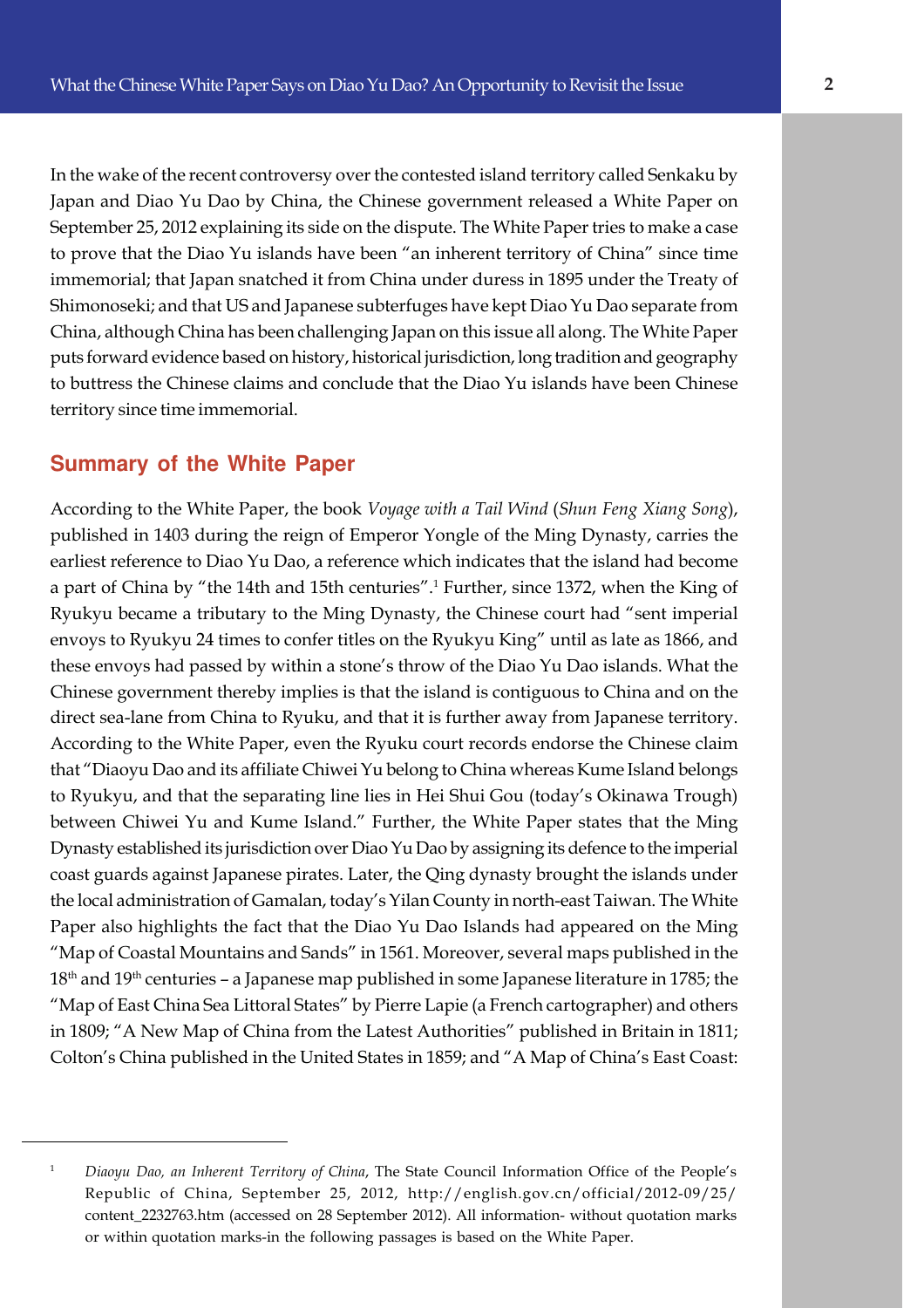Hong Kong to Gulf of Liao-Tung" compiled by the British Navy in 1877—all depicted Diao Yu Dao as part of China. Furthermore, the White Paper asserts that the Diao Yu Dao maritime area has been a fishing ground for Chinese fisherman for generations, and the islands themselves have served as a navigation marker for the Chinese living in nearby areas.

The White-Paper also deals with Japan's "grabbing" of the Diao Yu islands, the "backroom dealing" between the United States and Japan over the islands, Japan's "unfounded" claims on the islands, and China's continuous assertion of sovereignty over the islands. It alleges that between 1884 and 1895 Japan made clandestine moves to seize the islands because of the realisation that its moves were not in compliance with international law. These clandestine moves began with a Japanese citizen's "discovery" of the uninhabited island of Diao Yu in 1884, which was followed by a series of Japanese secret fact-finding missions. The ultimate aim of these manoeuvres was to "invade" and "occupy" the island. The White Paper further states that these moves did not go unnoticed in China and were duly reported with concern in the Chinese media at that time. Further, citing from the Japanese diplomatic papers of that time, the White Paper claims that from the beginning the Japanese knew that the "discovered' islands were the Chinese territories of Diaoyu Tai, Huangwei Yu and Chiwe Yu. Thus, in 1885, the Governor of Okinawa Prefecture sought directions from the Minister of Internal Affairs, Yamagata Aritomo, on whether to put Japanese sovereignty marks on the islands. Yamagata in turn solicited the opinion of Japan's Foreign Minister, Inoue Kaoru, who advised caution since "any open moves such as placing sovereignty markers are bound to alert the Qing imperial court", suggested "not to go beyond field surveys and detailed reports", to "wait for a better time to engage in such activities as putting up sovereignty markers" and forbade publicising "the missions on official gazette or newspapers."<sup>2</sup> According to the White Paper, these secret moves culminated in the Japanese occupation of the islands as islands appertaining to Taiwan as part of the "unequal" Treaty of Shimonoseki in 1895.

The Chinese White Paper rejects and dismisses the Japanese Foreign Ministry's "The Basic View on the Sovereignty over the Senkaku Islands" issued on March 8, 1972. It does not accept that Diaoyu Dao was "terra nullius" (uninhabited territory). It rejects the Japanese claim that the Diao Yu Dao was separately incorporated by Japan and was not ceded to Japan as appertaining island to Taiwan in the Treaty of Shimonoseki. Further, the White Paper rejects the Japanese position that Article 2 of the San Francisco Treaty, pertaining to Japan's renunciation of conquered territories, did not cover Diao Yu Dao. It strongly differs from the Japanese argument that Diao Yu Dao was "placed under the administration of the United States as part of the Nansei Islands in accordance with Article 3 of the said

<sup>&</sup>lt;sup>2</sup> As quoted in The White Paper.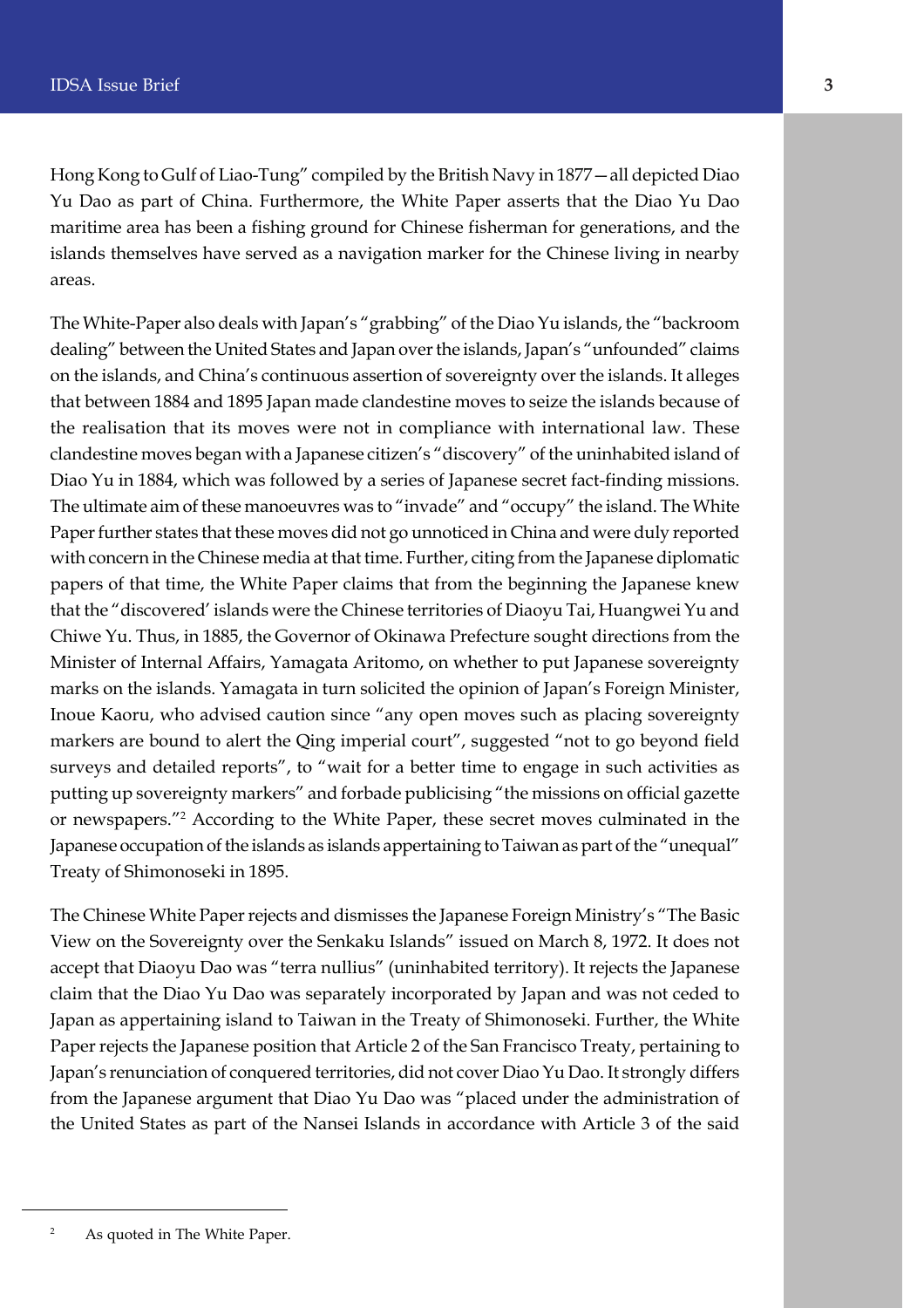Treaty, although it has rejected that Treaty as a whole. treaty, and was included in the area for which the administrative rights were reverted to Japan in accordance with the Okinawa Reversion Agreement."<sup>3</sup> And finally, it rejects the Japanese claim that China never contested the status of Diao Yu Dao when the island was under the US trusteeship administration. It is interesting to note here that China has chosen to engage Japan on the question of interpretation of the said article of the San Francisco

The White Paper reiterates that the Diao Yu Dao should have been reverted to China under the terms of the Cairo Declaration (which asserted that "all the territories Japan has stolen from the Chinese, such as Manchuria, Formosa (Taiwan) and the Pescadores, shall be restored to the Republic of China… [and that] Japan will also be expelled from all other territories which she has taken by violence and greed"; the Potsdam Declaration (in which the Allied Powers committed themselves to carrying out the Cairo Declaration); and the Japanese Instrument of Surrender. The White Paper stresses that "on January 29, 1946, the Supreme Commander for the Allied Powers Instruction (SCAPIN) No. 677 clearly defined Japan's power of administration to 'include the four main islands of Japan (Hokkaido, Honshu, Kyushu and Shikoku) and the approximately 1,000 smaller adjacent islands, including the Tsushima Islands and the Ryukyu Islands north of the 30th parallel of North Latitude'."<sup>4</sup> This meant that Diao Yu Dao was not Japanese territory.

Further, the San Francisco Treaty of Peace with Japan signed in 1951 placed only the Nansei Islands under the trusteeship administration of the United States, and not the Diao Yu Dao. American jurisdiction was arbitrarily extended to the Dio Yu Islands only later through the Civil Administration Ordinance No. 68 (Provisions of the Government of the Ryukyu Islands) issued by the United States Civil Administration of the Ryukyu Islands (USCAR) on February 29, 1952 and the Civil Administration Proclamation No. 27 (defining the "geographical boundary lines of the Ryukyu Islands") on December 25, 1953.

The Chinese White Paper avers that America's return of the Diao Yu Dao to Japan on June 17, 1971 under the Agreement Concerning the Ryukyu Islands and the Daito Islands (Okinawa Reversion Agreement) met with strong condemnation from the Chinese world. On *December 30, 1971*, the Chinese Ministry of Foreign Affairs had issued a statement declaring the reversion illegal. Even "the Taiwan authorities" firmly opposed this move. It is this pressure, the White Paper notes, that led the US to clarify in October 1971 that this reversion was without prejudice to any legal claims. In November 1971, on the occasion of ratification of the Okinawa Reversion Agreement by the US Senate, the State Department further clarified that the US is neutral on competing Japanese and Chinese claims to the islands, despite the reversion of the territory to Japan.

<sup>&</sup>lt;sup>3</sup> The White Paper first presents the Japanese argument and then gives a rebuttal.

<sup>4</sup> As cited in the White Paper.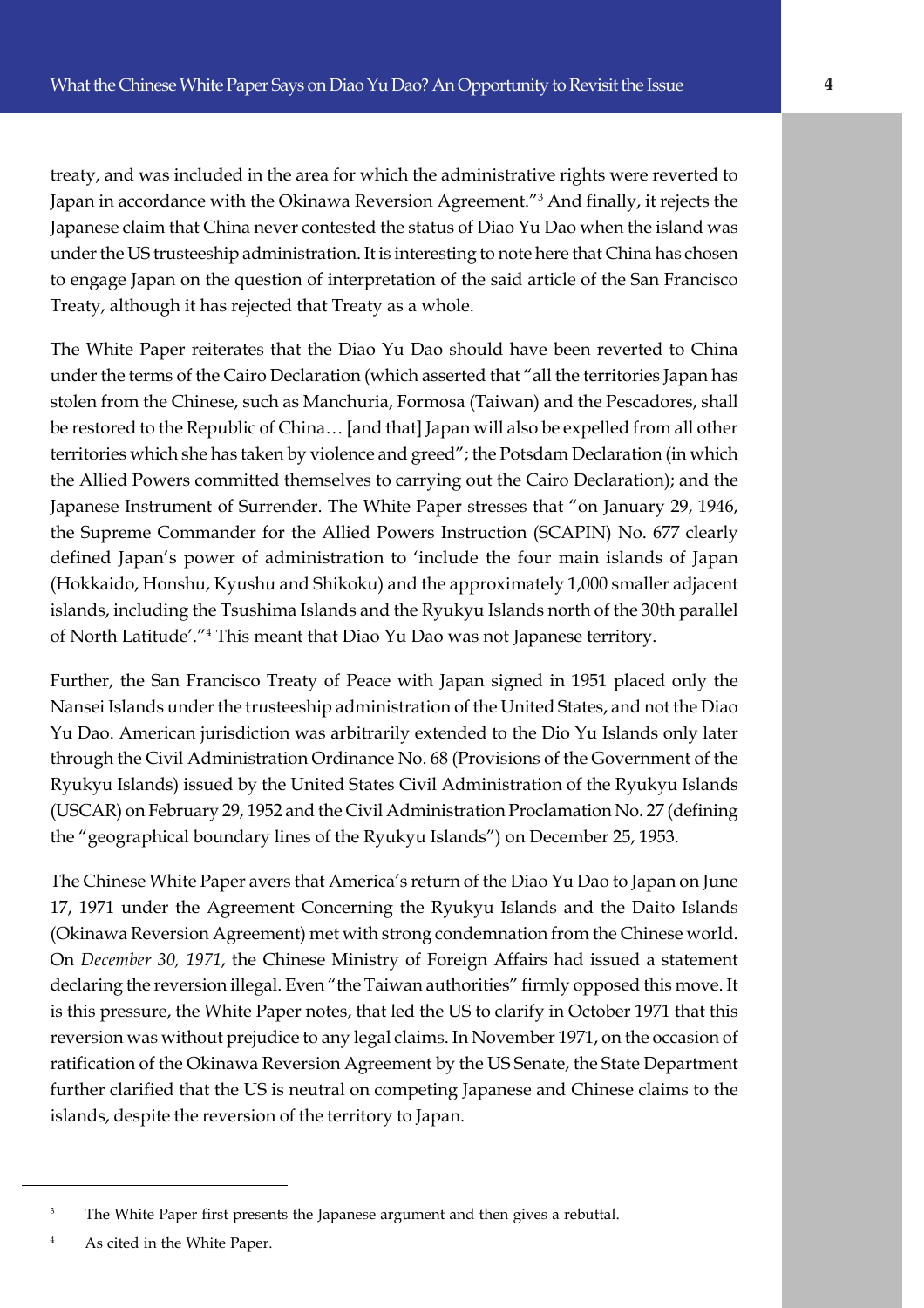The White Paper argues that China has all along challenged the "unfounded" claims of Japan on Diao Yu Dao. On August 15, 1951, the Chinese government declared that it would deem the San Francisco Treaty illegal regardless of its content as China was excluded from it. And on September 18, 1951, China declared it an illegal treaty. In 1958, China "released a statement on the territorial sea, announcing that Taiwan and its adjacent islands belong to China." In 1971, it criticised the ratifications of the Okinawa Reversion Agreement by the US Congress and Japanese Diet saying that "the Diaoyu Dao Islands have been an indivisible part of the Chinese territory since ancient times." Keeping Japan's infringement of China's sovereignty over Diao Yu Dao since the 1970s in view, China passed a law on the territorial Sea and the contiguous zone in 1992, which states that "Taiwan and the various affiliated islands including Diaoyu Dao" belong to China. And in the wake of the provisions of the Law of the People's Republic of China on the Protection of Offshore Islands 2009, China announced "the standard names of Diaoyu Dao and some of its affiliated islands in March 2012." Further, "[o]n September 10, 2012, the Chinese government announced the baselines of the territorial sea of Diaoyu Dao and its affiliated islands. On September 13, the Chinese government deposited the coordinates table and chart of the base points and baselines of the territorial sea of Diaoyu Dao and its affiliated islands with the Secretary-General of the United Nations." The White Paper also notes that China has consistently maintained its presence in the region through various ways and means such as marine surveillance and fishery administration vessels carrying out law enforcement patrol missions as well as by releasing weather forecasts for the region.

#### **Revisiting the Historical and Legal Bases of China's and Japan's Claims**

A careful reading of the Chinese White Paper reveals certain gaps. It mentions that in 1885 the Japanese activities were reported in the Chinese media. But contrary to its penchant of citing from the court-records, the White Paper does not indicate the official Chinese response in 1885 to the Japanese naval explorations in Diao Yu Dao. The Chinese claim of not recognising the San Francisco Treaty cannot be extended to their not recognising Japanese sovereignty of Diao Yu Dao, because their rejection of the treaty was not because of Diao Yu Dao but because China was excluded from the treaty conference. Besides, the context of the 1958 statement is also not clear. Was this statement made in the China-Japan context or the Communist-Nationalist KMT on Taiwan context? If the latter, then "Taiwan and its adjacent islands" does not necessarily imply Diao Yu Dao. It may only imply islands like Penghu, Kinmen and Matsu held by the Nationalist regime. Furthermore, going by the content of the White Paper, Diao Yu Dao was reverted to Japan on June 17, 1971 under the Agreement Concerning the Ryukyu Islands and the Daito Islands (Okinawa Reversion Agreement), but the first official Chinese statement of protest cited by the White-Paper was issued on December 30, 1971.

Interestingly, as mentioned earlier, the White Paper claims that it was under pressure from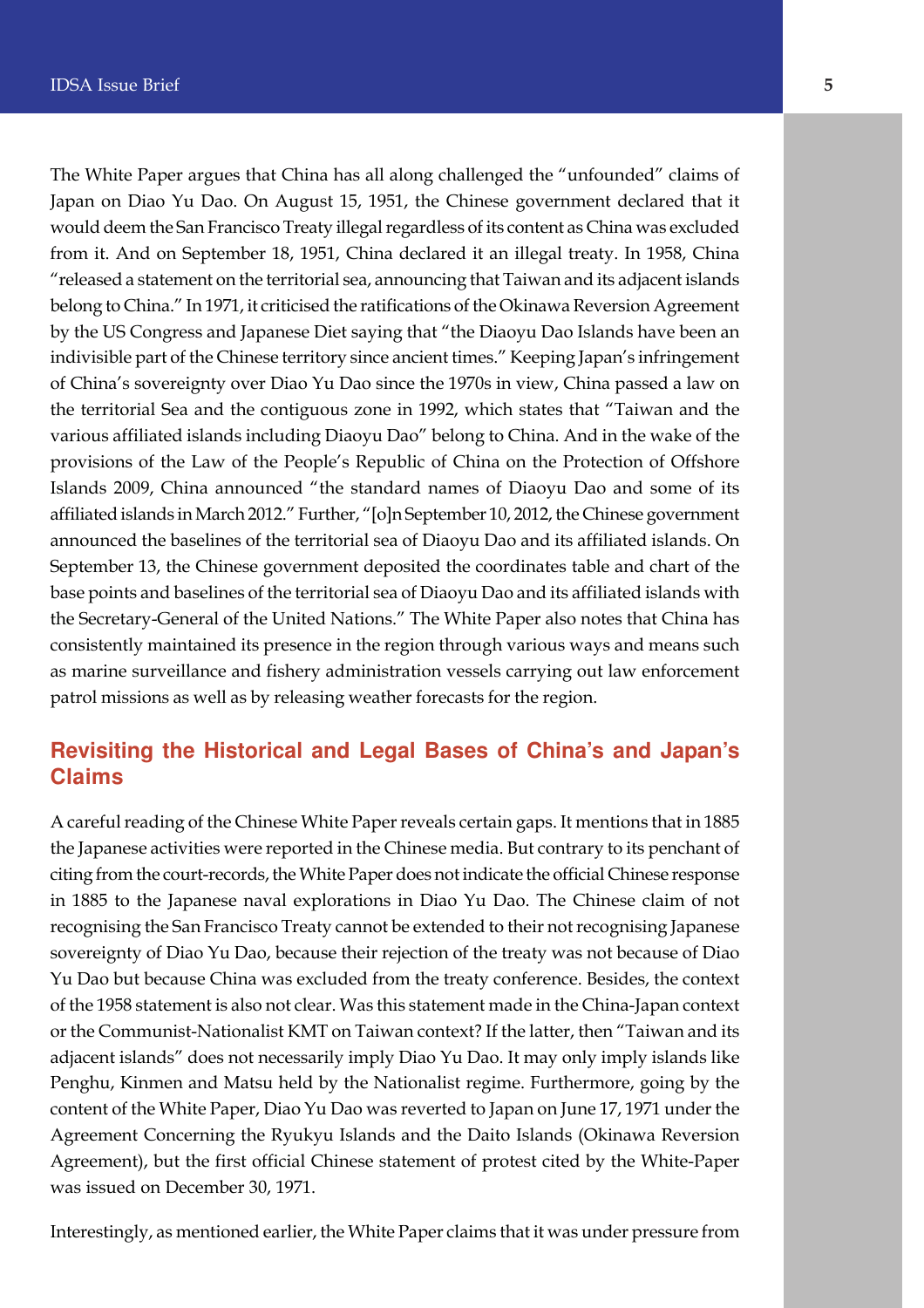e **people, including overseas Chinese** (emphasis added), all condemned such a backroom Chinese worldwide that the US made its position clear first in October 1971 and then in November 1971 by stating that the reversion had no legal implications for the dispute. Thus, again strictly going by the White Paper, this "under pressure" clarification from the United States had come much earlier than the official Chinese statement. The cue for this anomaly is available in the language used in the White Paper. First, it says that "**the Chinese** deal." It again says that "in response to the strong opposition of the Chinese government **and people** (emphasis added), the United States had to publicly clarify…". At another place, the White Paper states that "in 1971 (**date and month not given**), responding to the ratifications…, the Chinese Foreign Ministry issued a stern statement." Here, the White Paper appears to be holding something back and downplaying the possible query about the late release of the official statement on the issue through the obfuscation of mentioning the people's reaction and the government's statement in the same breath. It seems that the Chinese government was slow to appreciate the development which, in turn, gives credence to the claim that until the late 1960s or early 1970s Diao Yu Dao was not a big issue for the Chinese government. For its part, realising the future complications of its move, the United States may have made its position clear pro-actively. Here, the otherwise very comprehensive White Paper carries some intentional or unintentional confusion. It should have been clearer.

These gaps indicate that the White Paper cannot be taken at face value. The reading of scholarly literature is enough to indicate that China started showing interest in the region mainly from the late 1960s onwards. There is hardly any evidence for China's interest in these islands before that time. The entire argumentation presented in the White Paper is already well known. Scholars have treated this subject from the historical and legal points of view. A review of this literature alongside a reading of the White Paper provides a clearer picture of the nuances involved in the issue.<sup>5</sup>

China's claims can broadly be summarized under two broad approaches. First, it stakes its sovereignty over Diao Yu Dao by taking recourse to traditional legal theories of prior discovery and use. In this approach, it asserts that the Chinese were the first to discover the islands and have used them in a variety of means. The second approach aims at undercutting Japanese arguments based in modern international law. On this front, China

<sup>5</sup> Dai Tan, "The Diaoyu/Senkaku Dispute: Bridging the Cold Divide," *Santa Clara Journal of International Law*, Vol. 5, Issue 1, 2006; Steven Wei Su, "The Territorial Dispute over the Tiaoyu/Senkaku Islands: An Update," *Ocean Development & International law*, Vol. 36, No. 45, 2005; and ZhongQi Pan, "Sino-Japanese Dispute over the Diaoyu/Senkaku Islands: The Pending Controversy from the Chinese Perspective," *Journal of Chinese Political Science*, Vol. 12, No. 1, 2007. As is clear from the biographical notes of Steven Wei Su and ZhongQi Pan, they are Chinese scholars. Dai Tan should also be a Chinese scholar as his name suggests. The importance of these articles lies in the fact that we get a fair view of the Japanese claims in the works done by Chinese scholars and in addition some of their views are at variance with the views expressed in the White Paper.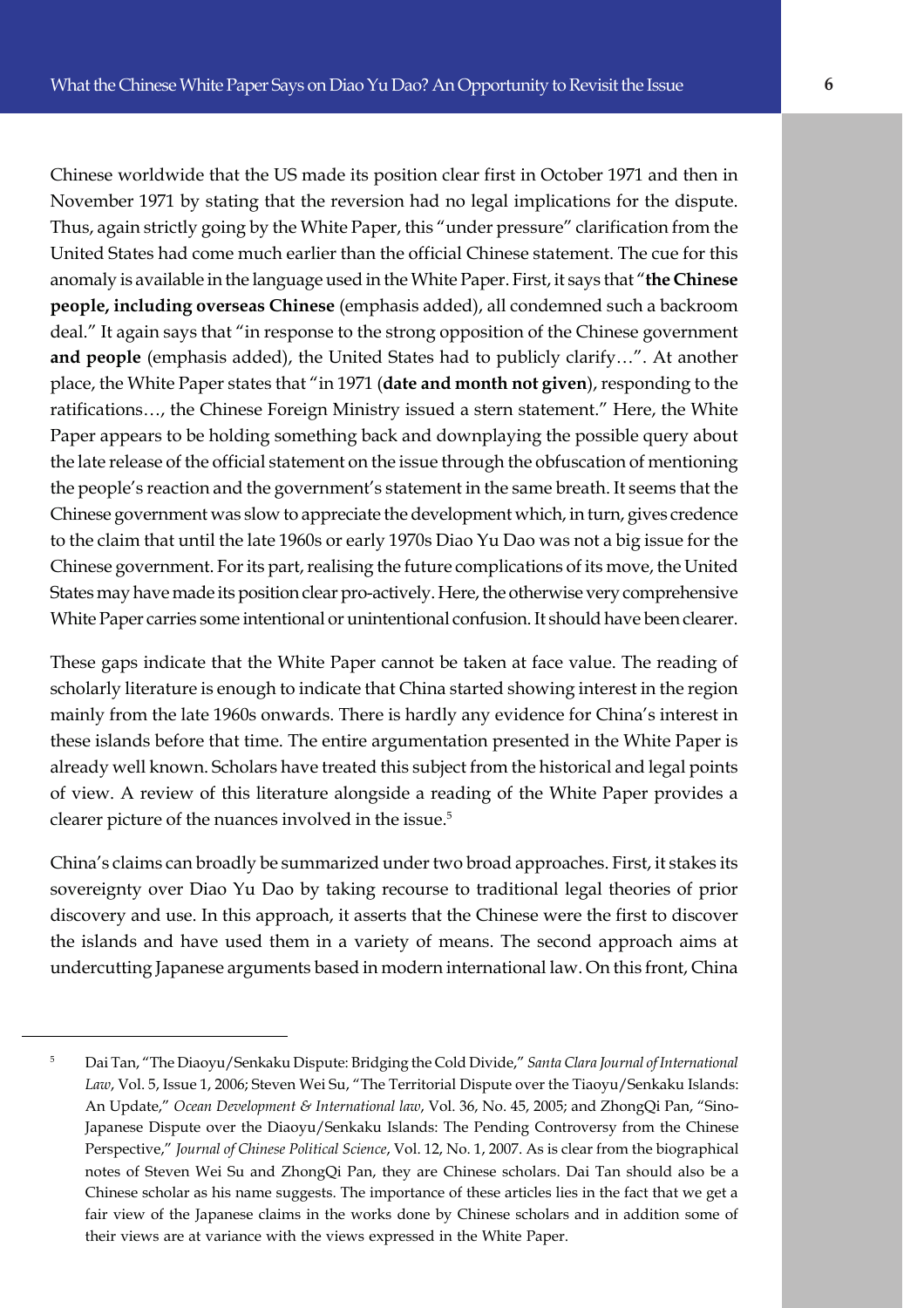argues that historically Japan had acknowledged China's sovereignty over the islands since official and unofficial maps published in Japan in the 19<sup>th</sup> century depict the territory in China. Moreover, the Diao Yu Dao was ceded to Japan as territory appertaining to Taiwan in the "unequal" treaty of 1895, which again proves China's sovereignty over the islands before 1895. Besides, it argues that the post-World War II treaty arrangements compelled Japan to give up occupied Chinese territories which definitely included Diao Yu Dao.<sup>6</sup>

For its part, Japan does not have ancient claims. But its approach is also two-fold. Firstly, it argues that it found the islands uninhabited and carried out surveys between 1884 and 1895 to ascertain the facts. During this period, the Chinese government did not object to these Japanese activities. Secondly, Japan argues that it did not receive the islands attached with Taiwan in the 1895 treaty, but separately incorporated them after ascertaining that the territory was really *terra nullius*. Therefore, the post-World War II treaty arrangements do not cover the Diao Yu islands. Furthermore, Japan argues that it has occupied these islands for more than 100 years and for a large part of these years its authority has been unchallenged and undisturbed. China started raising its claim only in the late 1960s and 1970s when the presence of oil and gas reserves in the region came to be known after the publication of a report of the United Nations Economic Commission for Asia and the Far East in 1968. Therefore, Japan's claim is justified by law of prescription (long possession).<sup>7</sup>

The further interpretation of the Japanese position is as follows. First, since China did not show any resistance or disapproval of Japanese action in the region from 1885 to the late 1960s, it has no legal basis to challenge Japan's possession today even if China had sovereignty over Diao Yu Dao before 1885, which anyway was not the case in the Japanese understanding. Secondly, in the Japanese understanding, the San Francisco Treaty is not applicable to Diao Yu Dao because the island was not ceded with Taiwan in the Treaty of Shimonoseki. Neither the Treaty of Shimonoseki nor the San Francisco Treaty carries any specific reference about Diao Yu Dao. Thirdly, Japan did relinquish Chinese territory under the San Francisco Treaty but the treaty did not mention who will own them. Moreover, China was not a signatory to the treaty. Therefore, even if it is assumed that the San Francisco Treaty covered Diao Yu Dao, the island will not go to China but to the US as Article 4 (b) of the treaty recognizes the "validity of the dispositions of property of Japan and Japanese nationals pursuant to directives of the United States Military Government in any of the areas referred to in Articles 2 and 3." In fact, the Diao Yu Dao along with Okinawa islands was transferred to the United States after the treaty. The US transferred it back to Japan in 1971. If this is not recognized as transfer, then there will be no other transfer and the law of prescription will apply.<sup>8</sup>

<sup>6</sup> Dai Tan, pp. 142-43.

<sup>7</sup> *Ibid,* pp. 145-46.

<sup>8</sup> *Ibid*, pp. 156-157.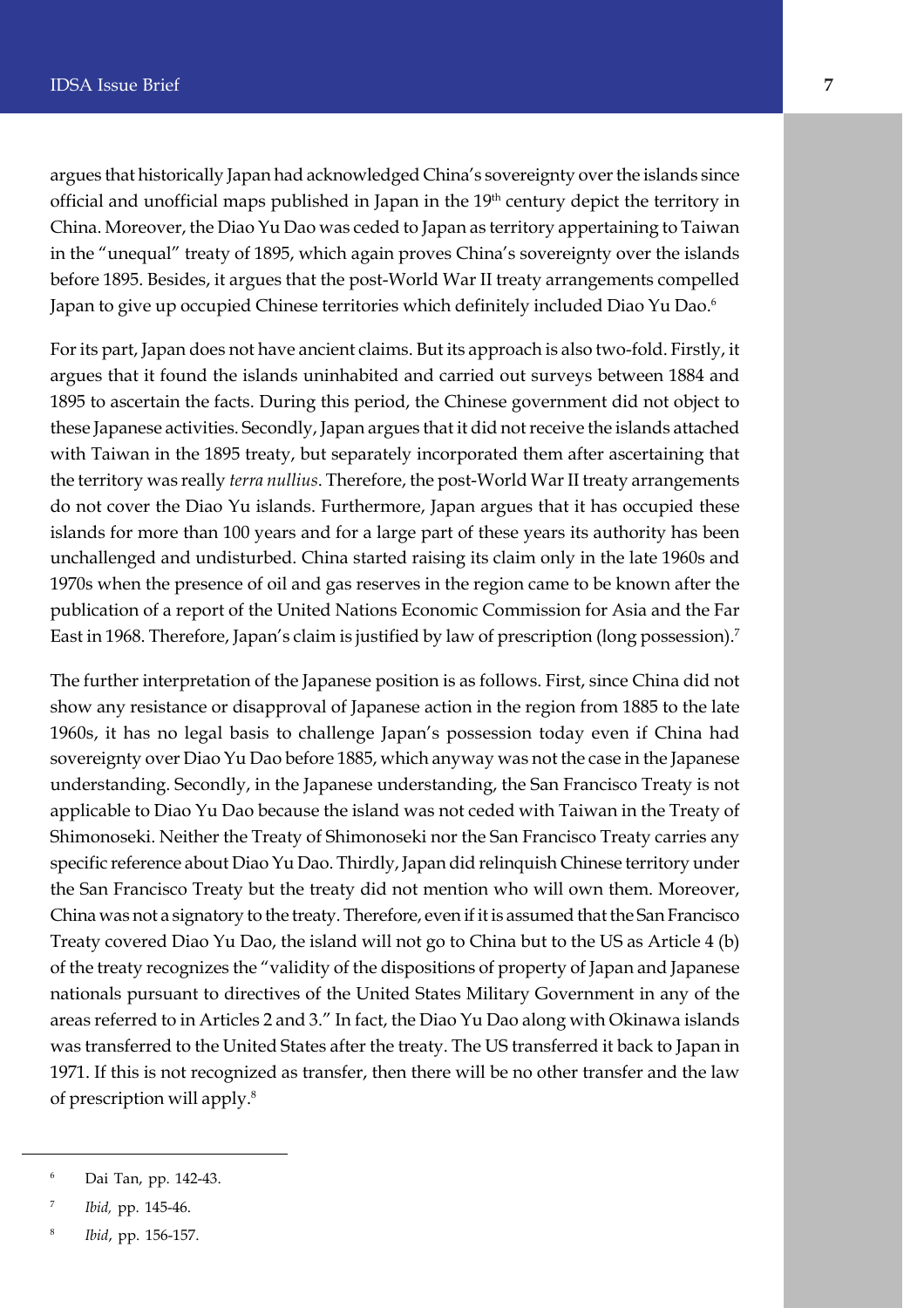e that "a country claiming title to an island must actively challenge other hostile claims" and In International Law, there is a long list of case laws on the question of territorial acquisition. The Island of Palmas case (United States v. the Netherlands) established that what matters more than mere discovery is peaceful and continuous display of sovereignty. Contiguity and geographical proximity are not more important than peaceful and continuous display of sovereignty. The Clipperton Island Case (Mexico v. France) propounded the principle "active displays of sovereignty are given greater weight than mere declarations of prior possession of title." In the Minquiers and Ecrehos Case (England vs. France), the International Court of Justice held that "claims of ancient title were of little determinative value" and what was determinative was "more recent displays of sovereignty". In the El Salvador/

Honduras case (Nicaragua Intervening), the International Court of Justice upheld the logic of long possession and awarded some of the disputed islands to El Salvador and some to Honduras, thus implementing the logic of long and uncontested possession. In the Indonesia vs. Malaysia case on sovereignty over Pulau Ligitan and Pulau Sipdan, the International Court of Justice ruled that the acts of a private person are not a basis for title over a territory unless those acts are governed by some sort of government legal, administrative or judicial endorsement<sup>9</sup>

In the light of these arguments provided by Dai Tan, one cannot help but reach the conclusion that China's ancient and medieval claims are untenable in the modern context. China's historical arguments are too old, loose, notional and do not link up to the present. There is hardly any sustainable evidence that China exercised effective sovereignty over the disputed island. Dai Tan argues that if China could prove that Dio Yu Dao was ceded under the Treaty of 1895 and that the island should have been returned to it under the San Francisco Treaty of 1951 and the 1952 Treaty of Peace between the Republic of China and Japan, that will be its strongest point (Incidentally, Japan signed a separate peace treaty with the Republic of China (RoC or Taiwan) in 1952 as it then did not recognize People's Republic of China (PRC or China), in which it reiterated the commitments it had made in the San Francisco Treaty regarding relinquishing Chinese territory. However, in this treaty too, Diao Yu Dao did not figure as Chinese territory that Japan was supposed to give up. Ironically, the PRC cites this treaty as well in its favour despite the fact that it has never recognized the RoC as a state.)

However, all this does not mean that China's case lacks all basis in law. Steven Wei Su has pointed out that the argument that Western legal philosophy is alien to resolving disputes related to old Chinese civilization could be a saving grace for China on the question about the absence of effective and conspicuous exercise of sovereignty on Diao Yu Dao in history. "The Divergent Culture" principle, accepted in the Eritrea Vs. Yemen case, is a valid principle in international law. In this case, the court said, "western ideas of sovereignty are strange

<sup>9</sup> *Ibid,* pp. 148-54.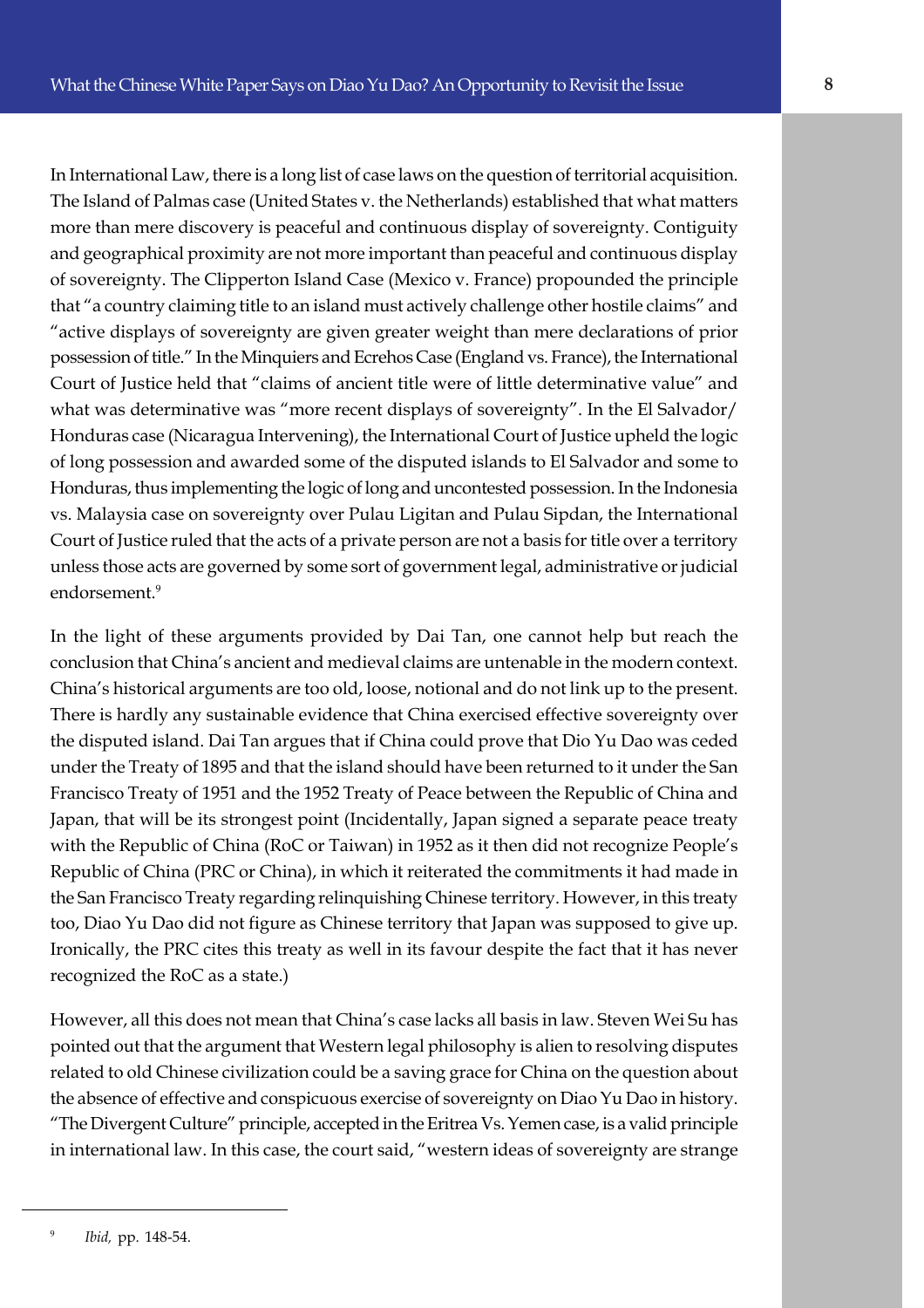to peoples brought up in the Islamic tradition". Moreover, he concedes that China's silence on the issue for 70 years is problematic and baffling. Neither the PRC nor the RoC is forthcoming and convincing on the question of the long silence. Probably, the unimportant size of the territory was responsible for the PRC's silence and the Cold War context for the RoC's. Moreover, it was difficult for too small a territory like Diao Yu Dao to find specific mention in any treaty. However, the silence itself is not fatal to the Chinese case since in the field of International Law long silence has not always been an impairing factor as can be seen in the Clipperton Island Arbitration and the Island of Palmas Case.<sup>10</sup>

Furthermore, according to Steven Wei Su, the lack of public notability (publicity or public notification) in Japanese actions from 1884 to 1895 is also questionable. Although public notability is not an essential ingredient in the case of territorial acquisition, a reasonable amount of public notability is always desirable. The secretive manner in which the Japanese conducted themselves in the said period is questionable. The acquisition of the islands was done through a cabinet decision and no usual method like planting of a flag and other physical display of acquisition was applied. This gives credence to the Chinese accusation that the Japanese were aware of the status of Diao Yu Dao and therefore acted in a clandestine manner. In fact, the final timing of the take over of the island was occasioned by Japan's victory over the Qing Government of China.<sup>11</sup>

A reconciliation of the contradictions in the Chinese position may be found in ZhongQi Pan's writing as well. He underscores that from the Chinese point of view the Cairo Declaration, the Potsdam proclamation, and the 1972 Joint Communiqué between China and Japan and the 1978 Treaty of Peace and Friendship between China and Japan which confirm Japanese commitment to the Cairo Declaration and the Potsdam Declaration, have overriding effect on inconsistencies, ambiguities, unspecificity of the Treaty of Shimonoseki, and San Francisco Treaty. In the light of Pan's argument, one can conclude that for China the cession of Diao Yu Dao as Taiwan's appertaining territory to Japan is *a priori* reality or truth which has the moral backing of the Cairo Declaration and the Potsdam Declaration. This must prevail over Japan's legalism.<sup>12</sup>

What Steven Wei Su argues is not improbable, has been written by Japanese historians too, and very much plausible in the political context of the time. This was the time when Japan was preparing to realise its colonial ambitions. As Pan alludes, the spirit of post-World War II should also be respected. The Chinese arguments could have a grain of truth. But their arguments are essentially political. Translating them into legal arguments is a

<sup>10</sup> Steven Wei Su, pp. 49-54.

<sup>11</sup> *Ibid,* p. 53.

<sup>12</sup> ZhongQi Pan, p. 83.